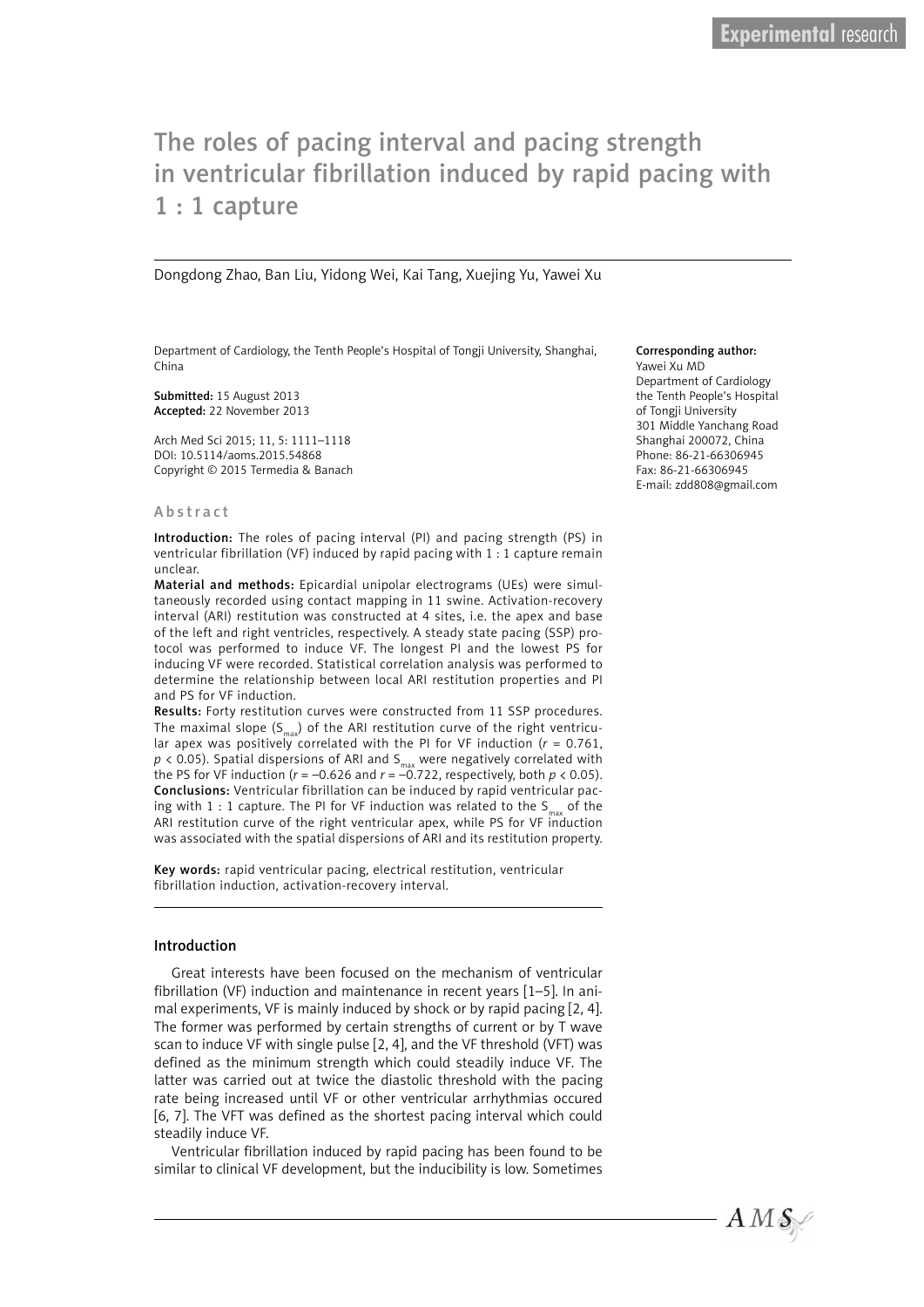1 : 1 capture is lost during rapid pacing and 2 : 1 capture works. The real heart rate at this moment could not exceed half of the pacing rate; thus, VF could not be induced [6, 7]. We have found that when 2 : 1 capture occurred during rapid pacing. 1 : 1 capture can also be recovered by carefully increasing the pacing strength [8]. Then the rapid pacing can be carried on and VF can be induced in most animals [8].

In the new method for VF induction [6–8], both the pacing interval (PI) and the pacing strength (PS) were the necessary factors for VF induction. But their roles may not be the same. In the present study, the roles of PI and PS in the induction of VF were investigated by constructing restitution curves from different epicardial sites using local unipolar electrocardiograms (UEs).

## Material and methods

## Animal preparation

The protocol conforms to the Guideline for the Care and Use of Laboratory Animals published by the US National Institutes of Health (NIH Publication No. 85-23, revised 1996). Eleven healthy, male pigs (15 ±1.5 kg) were anesthetized with intraperitoneal injection of 0.3% pentobarbital (30 mg/ kg), and maintained by isoflurane in 100% oxygen. Body temperature and arterial blood pressure were monitored and stabilized within normal ranges before VF was induced. Surface ECG lead II was continuously recorded during the whole procedure.

The heart was exposed by a median sternotomy, and soaked in warm (37°C) physiological saline intermittently to prevent surface cooling. Two 10-electrode catheters (2-8-2 mm, 6 Fr, Biosense Webster) were sutured to the left and right ventricular (LV and RV) epicardium, respectively (Figure 1 A), to record local UEs. The distal pair of catheters was fixed to the apex, and the proximal pair was attached to the outflow tract (Figure 1 A). A stainless steel needle was inserted into the chest wall subcutaneously as the reference for the mapping electrodes. In each catheter, the  $1<sup>st</sup>$  and  $10<sup>th</sup>$  electrode served as the exploring electrodes. Unipolar electrocardiograms were recorded using a digital physiologic recording system (LEAD 2000 B, Jinjiang Inc. China) with a sampling rate of 800 Hz, and were displayed at 100 mm/s screen speed and 10 mm/mV amplitude. A 0.05–500 Hz band pass filter was applied to obtain high quality unipolar signals.

## Stimulation protocol

The ventricle was paced at a PS of twice the diastolic threshold via a Teflon-coated bipolar silver needle electrode (2-ms pulse duration) at the

epicardium of the right ventricular outflow tract. A dynamic steady state pacing (SSP) protocol was applied to induce VF as previously described [9]. The initial PI was determined by the basic cycle length and maintained for 30 s to achieve a steady state [9]. After each pulse train was delivered, PI was progressively shortened in 20 ms steps for cycle length > 400 ms, in 10 ms steps for a cycle length between 200 ms and 400 ms and in 5 ms steps for a cycle length < 200 ms until 1 : 1 capture was lost. The last PI with 1 : 1 capture at the initial pacing strength was defined as shortest PI. When the shortest PI was reached without inducing ventricular arrhythmias, PS was progressively elevated (by steps of 1 v) to regain the  $1:1$  capture. The dynamic decrease of PI was performed until ventricular arrhythmia was induced. The longest PI and the minimum PS that could steadily induce VF served as a quantitative measurement of VF inducibility.

If VF or VT with hemodynamic deterioration was induced, a 10 to 30-J biphasic DC shock was given (Cardiolife, NIHON KOHDEN) within 1 minute using the defibrillation patches (two pediatric spoon-shaped patches were positioned on the anterolateral wall of the RV and the posterolateral wall of the LV, respectively). If VF was not terminated by a 30-J shock, the pacing protocol was discontinued. However, if VF was terminated by a shock, a 60-minute blank period was given and another SSP protocol was performed as described above.

## Signal processing

Local UEs and ECG were replayed at 200 mm/s screen speed and 20 mm/mV amplitude on the computer screen. The waves of the last 5 s of each pulse train were simultaneously recorded for the restitution analysis. Figure 1 B shows a sample of 4 local UEs which were recorded simultaneously. Only waves mapped in 4 sites were measured for constructing the restitution curves, i.e., LV apex (LVA), LV base (LVB), RV apex (RVA) and RV base (RVB). Wave signals between the initial PI and the shortest PI were analyzed. Signals without a smooth and stable diastolic baseline or signals with flat T waves or ST-segment elevation without a clear T-wave upstroke were excluded from this analysis. In each pulse train, at least 5 stable waves were employed and averaged to minimize measurement error. However, when the T wave end was significantly interrupted by the pacing pulse at a rapid pacing rate, only the last paced beat was measured.

Activation-recovery intervals (ARIs) for local UEs represent the time course of repolarization of the intracellular action potential [10, 11]. Using the method described by Lux [12], local activation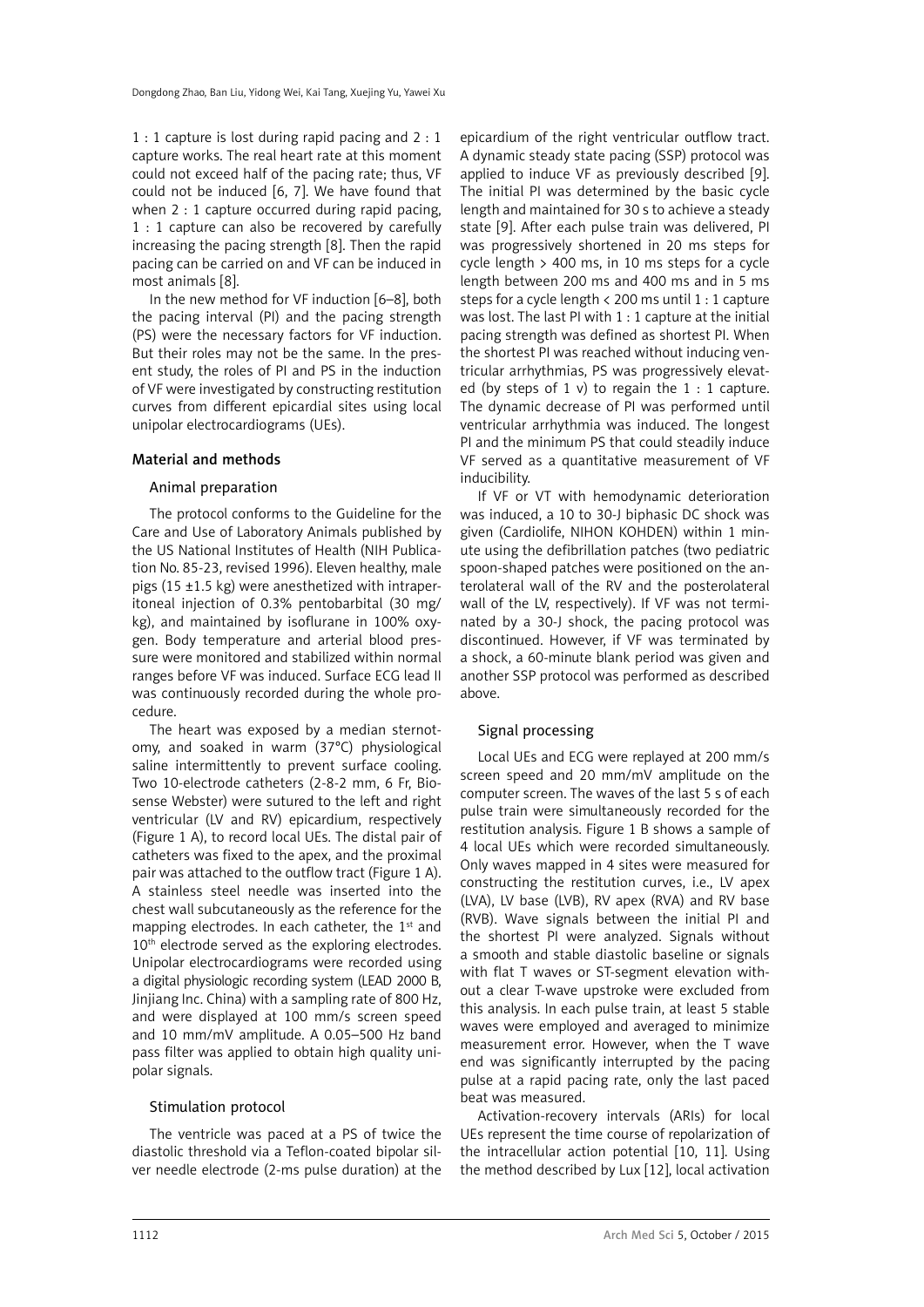

Figure 1. Contact mapping and activation-recovery interval restitution curves in one swine and the distribution of  $S<sub>max</sub>$  at different sites. A – Contact mapping was performed in the left ventricular and right ventricular epicardium using two multiple-electrode catheters. Surface electrocardiographic lead II and unipolar electrograms at the apex and base of left and right ventricles were simultaneously recorded. B – Activation-recovery interval restitution curves of the 4 epicardial sites.  $C$  – Frequency counts of  $S_{max}$  for restitution curves; the distributions of  $S_{max}$  for the restitution curves in 4 different sites were similar.  $D - M$ ean values of S<sub>max</sub> for the restitution curves at each site *LVA – Left ventricular apex, LVB – left ventricular base, RVA – right ventricular apex, RVB – right ventricular base, ARI – activationrecovery interval, DI – diastolic interval.*

time was defined as the maximum negative slope in the QRS complex (dV/dt min). The repolarization time was defined as the maximum positive slope in the T wave (dV/dt max) [6, 12]. Activation-recovery interval was defined as the interval between activation time and repolarization time (Figure 1 A). Diastolic interval (DI) was defined as the period between the end of repolarization time of the preceding beat and the activation time of the following beat [6, 12]. Activation-recovery interval and DI were measured manually for at least 5 beats at each site during each pacing cycle length, at a recording speed of 200 mm/s, and the mean value of the 5 results served as the true ARI or DI. The spatial dispersion of ARI was defined as the ratio of the spatial standard deviation and the spatial mean, i.e., the coefficient of variation (COV), in percentage [7]. The spatial heterogeneity of ARI was calculated within each animal, and the heterogeneity values of different animals were averaged for comparison.

Restitution curves were constructed by plotting ARI versus DI for local UE recording. An exponential curve (equation 1) using the Levenberg-Marquardt method was used for this analysis [7] (Origin, Microcal Software, Inc):

$$
y = \alpha - \beta e^{-x/\tau} \tag{1}.
$$

With each  $\beta$  and  $\tau$ , and the DI, the slope was constructed using equation 2:

$$
slope = \beta/\tau^* e^{-x/\tau}
$$
 (2).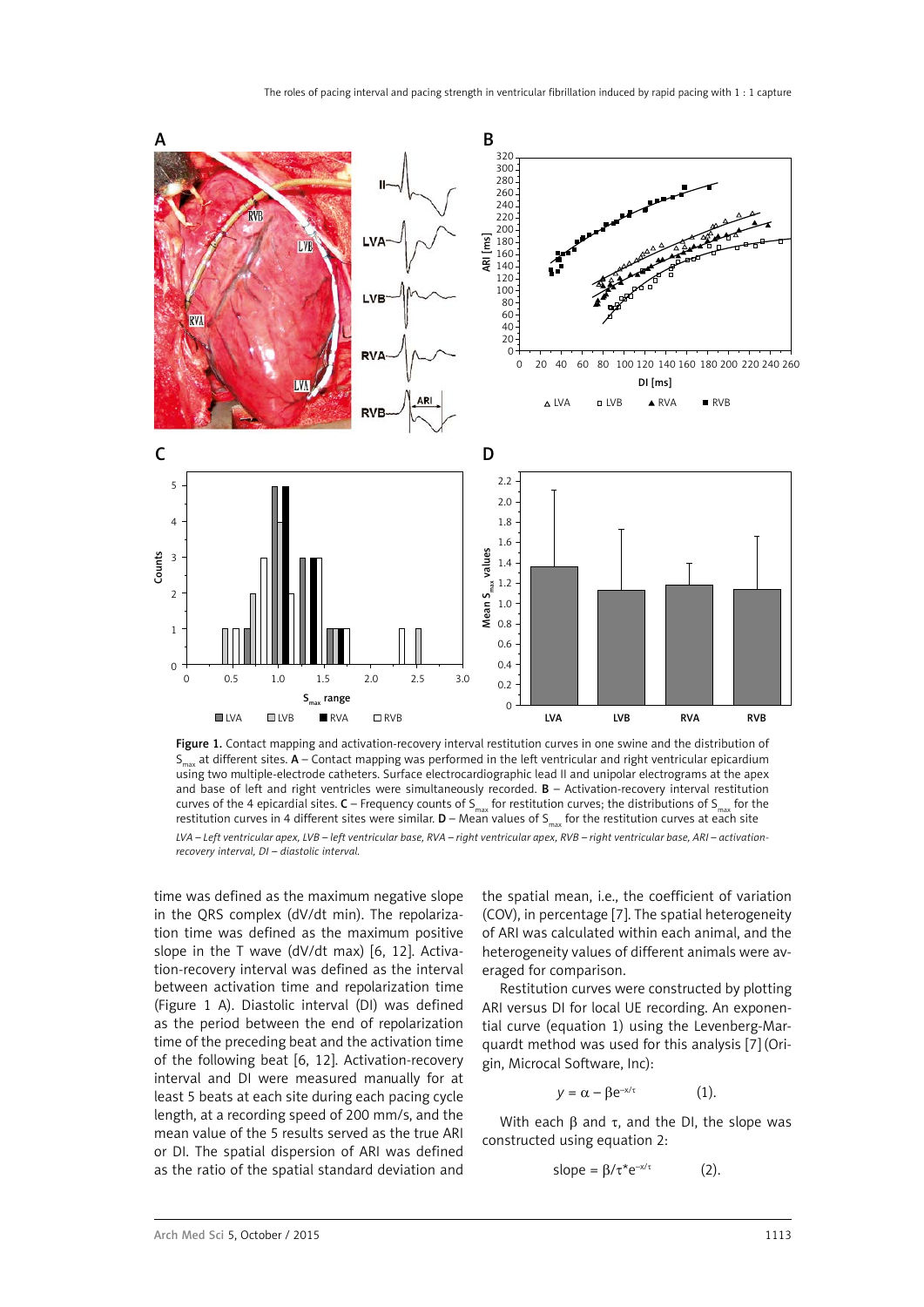The maximal slope  $(S_{max})$  of the restitution curve was defined as the slope of the shortest DI of the restitution curve. Figure 1 C shows a sample of 4 ARI restitution curves which were constructed simultaneously.

 $R<sup>2</sup>$  is a quantitative value for the degree of fitness of the model. A value close to 1 indicates the best fit. Fitted restitution curves with an  $R^2$  value less than 0.8 were discarded from the analysis.

### Statistical analysis

All continuous values were expressed as mean ± standard deviation. Student *t*-test was applied to compare local ARIs and their restitution curve slopes. The nonparametric Wilcoxon signed ranks test was used to compare ranked data. Pearson correlation analysis was applied to detect the correlation relationship of restitution curves  $S_{max}$  between two individual mapping sites, and between each recording and PS or PI for VF induction. Value of *p* < 0.05 was considered as statistically significant.

#### Results

The body temperature was maintained at 36.5 ±1.5°C. There was no significant change (*p* > 0.05) in arterial blood pressure or heart rate during the whole study protocol. The study protocol was completed in all the animals with 11 episodes of VF (Figure 2) being induced. The PIs and PSs for inducing VF were 130–190 ms and 4–10 V, respectively.

## Activation-recovery interval and ventricular fibrillation inducibility

Activation-recovery intervals in RV sites were longer than those in LV sites (Figure 3 A, *p* < 0.05 at all PIs).  $COV_{ARI}$  was used to quantify the spa-

tial ARI dispersion. No statistical difference was observed between COV $_{AR\text{-IV}}$  and COV $_{AR\text{-RV}}$  (Figure 3 B, *p*> 0.05 at PIs of 350 ms, 300 ms and 200 ms). However, the COV $_{ARI}$  for all the mapping sites was significantly higher than that of LV or RV sites (Figure 3 B, *p* < 0.05 at all PIs). When PI decreased, the mean ARI was shortened but the whole COV<sub>ARI</sub> was increased (Figures 3 A, B). When compared with the PIs of 300 ms, 350 ms and 400 ms, the whole  $COV_{\text{API}}$  for the PI of 200 ms was significantly larger (*p* values were 0.016, 0.006 and 0.004 respectively). But COV<sub>ARI-IV</sub> and COV<sub>ARI-RV</sub> did not change significantly when the PI altered (Figure 3 B).

Table I shows the associations between  $COV_{AP}$ and VF induction characteristics. None of  $\text{COV}_{\text{ARI-W}}$  $COV_{ARLRV}$  and COV of all sites had a statistical relationship with the PI for VF induction. But  $COV_{ARI-IV}$ and COV of all sites were negatively associated with the PS for VF induction  $(R = -0.697, p = 0.017)$ for COV<sub>ARI-IV</sub> and  $R = -0.626$ ,  $p = 0.039$  for COV of all sites, respectively), i.e. the bigger the  $COV_{ARI-LV}$ or COV of all sites was, the smaller was the PS need to induce VF. However, no statistical relationship existed between  $COV_{ARLRV}$  and PS.

# Local activation-recovery interval restitution properties and ventricular fibrillation inducibility

From 11 SSP procedures, 40 restitution curves for 4 mapping sites were constructed (20 in LV sites, and 20 in RV sites). The mean  $R^2$  value was 0.86 ±0.05. A few restitution curves were discarded due to the low  $R^2$  (less than 0.8,  $n = 4$ ). The restitution curves in each ventricle were variable in their shapes and slopes, and could not be systematically fitted with a simple exponential curve.



Figure 2. Typical example of ventricular fibrillation induction by steady state pacing in one swine. Surface electrocardiographic lead II and unipolar electrograms at the apex and base of left and right ventricles were simultaneously recorded. The pacing cycle length at which ventricular fibrillation was induced was 165 ms. The pacing strength was 8 V

*LVA – Left ventricular apex, LVB – left ventricular base, RVA – right ventricular apex, RVB – right ventricular base.*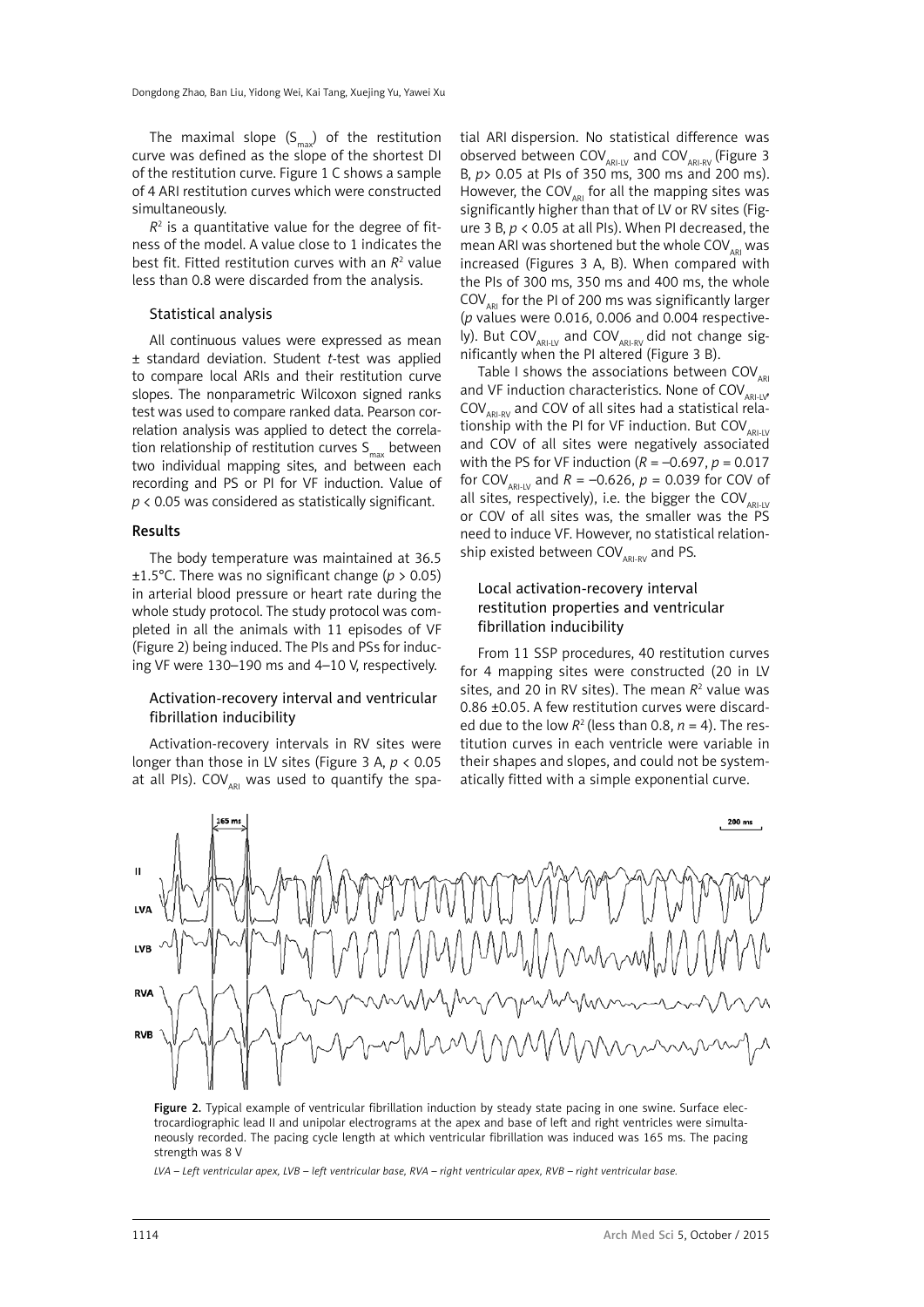

Figure 3. Activation-recovery interval (ARI, A) and its spatial dispersion (COV<sub>ARI</sub>, B) during different pacing intervals (PI) *LVA – left ventricular apex, LVB – left ventricular base, RVA – right ventricular apex, RVB – right ventricular base, COV – coefficient of variation. \*P < 0.05 when compared with the values of LV at each corresponding PI; #p < 0.05 when compared with the values of LV or RV at each corresponding PI. See text for detail.*

The  $S_{max}$  was not less than 1 in 62.5% of sites (25/40), and the distributions of  $S_{max}$  in different value ranges were similar (Figure  $1\text{ }C$ ). When the mean values of different sites were compared, a regional special difference was rarely noted (Figure 1 D). The mean  $S_{\text{max}}$  of LV and RV sites was similar (1.21 ±0.51 vs. 1.20 ±0.4, *p* > 0.05). The spatial dispersion of slope  $(COV_{\text{env}})$  was 0.23 ±0.17 in LV, 0.16 ±0.12 in RV, and 0.20 ±0.15 in all of the mapping sites  $(p > 0.05)$ .

tive relationship with PS for VF induction (Table I). However, there was no statistical relationship between  $COV_{S_{\text{max-RV}}}$  and PS (Table I). There was also no statistical relationship between  $COV<sub>cmax</sub>$  and PI for VF induction (Table I). Discussion

Table II shows the associations between restitution curve slopes and PI or PS for VF induction. Among the regional ARI restitution curves, only the  $S_{\text{max}}$  of RVA restitution curves was related to the PI for VF induction ( $r = 0.761$ ,  $p = 0.028$ ). None

The major findings in the present study were that: 1) ventricular fibrillation could be steadily induced in swine by rapid ventricular pacing with 1 : 1 capture; 2) the  $S_{\text{max}}$  of ARI restitution curves

of the local ARI restitution curve slopes had a statistical relationship with the PS for VF induction.  $COV<sub>smav</sub>$ , both in LV sites and all sites, had a nega-

Table I. Associations between  $\text{COV}_{\text{ARI}}$ ,  $\text{COV}_{\text{Smax}}$  and VF induction characteristics

|           |                         | $COV_{\text{API}}$ (n = 11) |                 |           | $COV_{\text{Smax}}(n = 11)$ |                 |           |
|-----------|-------------------------|-----------------------------|-----------------|-----------|-----------------------------|-----------------|-----------|
|           |                         | LV sites                    | <b>RV</b> sites | All sites | LV sites                    | <b>RV</b> sites | All sites |
| PI        | Correlation coefficient | 0.014                       | 0.110           | $-0.106$  | $-0.069$                    | 0.101           | 0.253     |
|           | Value of p              | 0.968                       | 0.747           | 0.757     | 0.840                       | 0.767           | 0.453     |
| <b>PS</b> | Correlation coefficient | $-0.697$                    | $-0.105$        | $-0.626$  | $-0.847$                    | $-0.185$        | $-0.722$  |
|           | Value of p              | 0.017                       | 0.758           | 0.039     | 0.001                       | 0.585           | 0.012     |

Table II. Associations between local  $S<sub>max</sub>$  and VF induction characteristics

|           |                         | s<br>max   |            |            |            |  |  |
|-----------|-------------------------|------------|------------|------------|------------|--|--|
|           |                         | <b>LVA</b> | <b>LVB</b> | <b>RVA</b> | <b>RVB</b> |  |  |
| PI        | Correlation coefficient | 0.037      | 0.325      | 0.761      | 0.154      |  |  |
|           | Value of p              | 0.919      | 0.432      | 0.028      | 0.671      |  |  |
| <b>PS</b> | Correlation coefficient | 0.090      | 0.440      | 0.276      | $-0.108$   |  |  |
|           | Value of p              | 0.792      | 0.235      | 0.472      | 0.752      |  |  |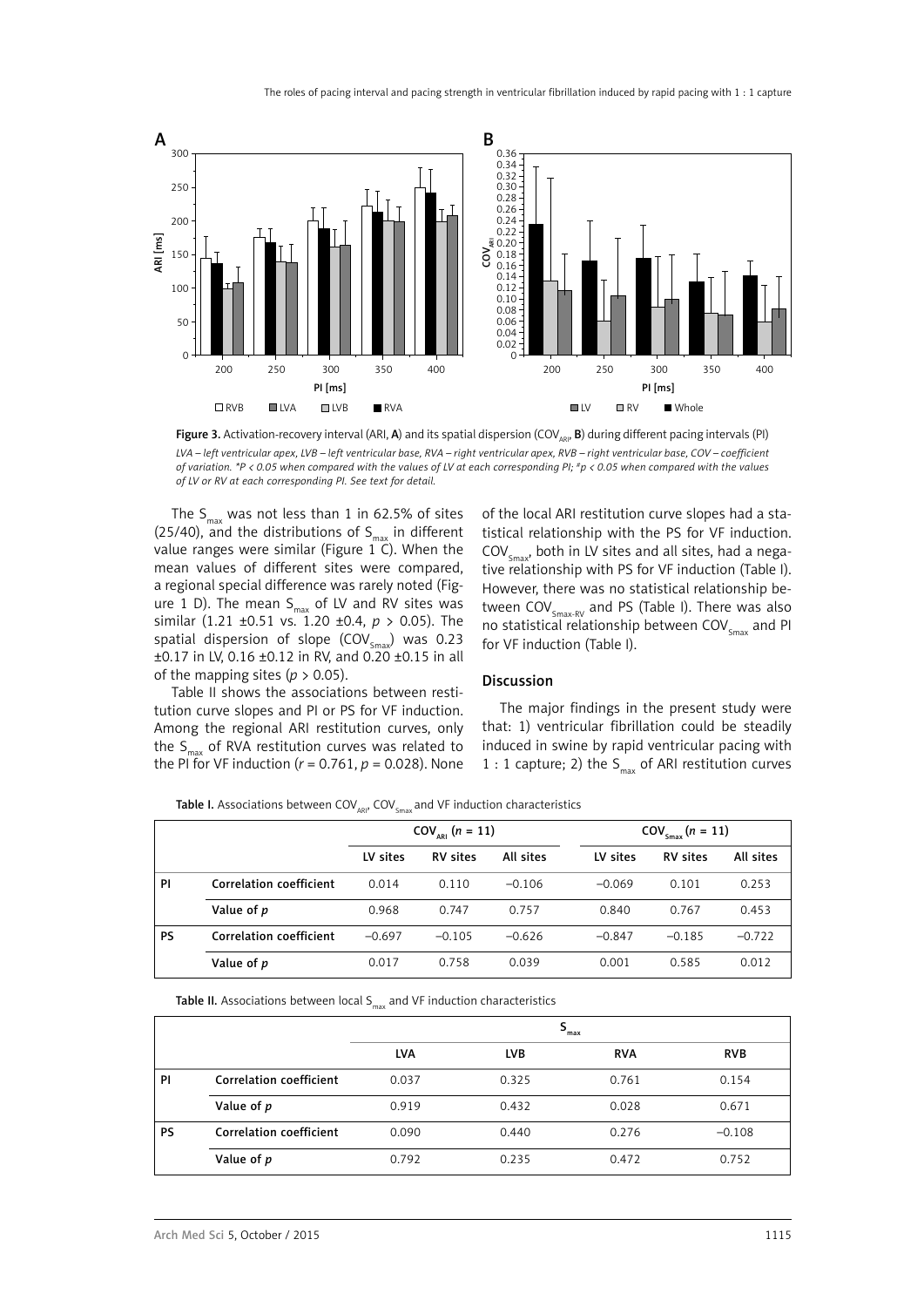in RVA was positively related to PI for VF induction; and 3) the spatial dispersions of ARI and  $S_{\text{max}}$  were negatively associated with the PS for VF induction. These results indicated that PI and PS may play different roles in VF development induced by 1 : 1 capture.

## Ventricular fibrillation induction methods

In the present study, we successfully attained VF induction by rapid pacing with 1 : 1 capture in structurally normal swine. Actually, VF can be induced by different approaches such as stimuli on the T-wave  $[2, 4]$ , rapid burst pacing  $[6, 7]$ and direct current pulses. Different modes of VF induction, particularly "shock-induced" compared to "pacing-induced" VF, may result in VF of different characteristics and cycle lengths and may have different defibrillation thresholds. Although idiopathic VF may happen in patients without structural heart disease, VF always occurs in disease-affected heart; thus it is important to realize that many pathological conditions such as the abnormalities of cell-to-cell coupling at the gap junction connexin channels in diseased heart which underlie electrophysiological alterations may promote VF induction and maintenance [13–15]. We used the 1 : 1 capture mode to induce VF mainly due to its high induction rate of VF. With proper PI and PS, VF could be successfully induced in all the swine in our study. Similar results were also obtained in other studies [6, 8]. However, as limited data about VF induction by rapid pacing in humans are available, further studies are needed to clarify whether rapid pacing could also steadily induce VF in humans.

# Local activation-recovery interval restitution and the pacing interval for ventricular fibrillation induction

Local electrical restitution can be used to explain the wave break, which results from the aggressive development of alternation [1–4]. Tissue with a steeper restitution curve may result in wave break and act as a "rotor", i.e., the central fibrillation of the heart [1, 16, 17]. The predictive value of local electrical restitution for VF inducibility has been disputed because most of the studies were performed based on mapping of only one or two sites [9, 18–20] and yet the electrical restitutions in different regions may not be the same [19]. In the present study, four sites from the apex and base of LV and RV were mapped simultaneously to construct local ARI levels and the restitution curves. We found that PI and PS, two different factors in VF induction, were associated with local electrical restitutions and the spatial heterogeneity of electrophysiology, respectively.

Associations between local restitutions and PI for VF induction indicate the limitations of using the local restitution property to predict VF. It is assumed that the association between local restitutions and VF is mainly dependent on the VF induction, not on the maintenance. In 1 : 1 capture, with the increment in pacing rate, alternation begins in local sites with steeper restitution curves. When the amplitude of alternations aggressively increases, the wave break will begin. If the micro wavelets resulting from wave break can transmit to other regions, fibrillation will be induced [21].

The mechanism was mainly determined by the status of other tissues around, because the wavelets could disperse throughout the heart only when most other regions were outside the effective refractory period and could be excited. It was confirmed in the present study that only the  $S_{\text{max}}$ of the RVA restitution curve was related to the PI for VF induction. In the present study, pacing was performed in the epicardium at the right ventricular outflow tract. The tissue at the RVA was excited latest within the RV, and the RVA site was almost the last site to complete the repolarization due to its significantly longer ARI level compared with the LV sites (Figure 3 A). After the RVA completed its action potential, most of the tissues from other areas were already outside the refractory period and could be excited by a premature pulse. If the restitution curve at the RVA site was steep enough to cause wave break, the wavelets would likely be spread to the other areas. Therefore, the restitution property at the site with the latest repolarization throughout the heart seems to be a crucial factor for VF initiation.

## $COV_{AP}$ ,  $COV_{Smax}$  and the PS for VF induction

The PS has been used to predict VF in many studies, and many theories and hypotheses for VF induction were supposedly based on the spatial dispersion of the effective refractory period [2, 22–25]. The association between PS and the spatial dispersion of ARIs and electrical restitutions was directly confirmed in our study (Table I). However, the statistical association with PS was only found in the spatial dispersion of ARI in LV sites and not in the RV sites. It seems that the spatial dispersion of ARI in the left ventricle is more closely related to VF induction. However, as we only recorded 4 epicardial ventricular sites in our study, the results may not be accurate enough to reflect the spatial dispersion of ventricular electrophysiological properties. Thus, further study is needed to determine whether the spatial dispersion of electrophysiological properties in the LV plays a more important role in VF induction than that in the RV.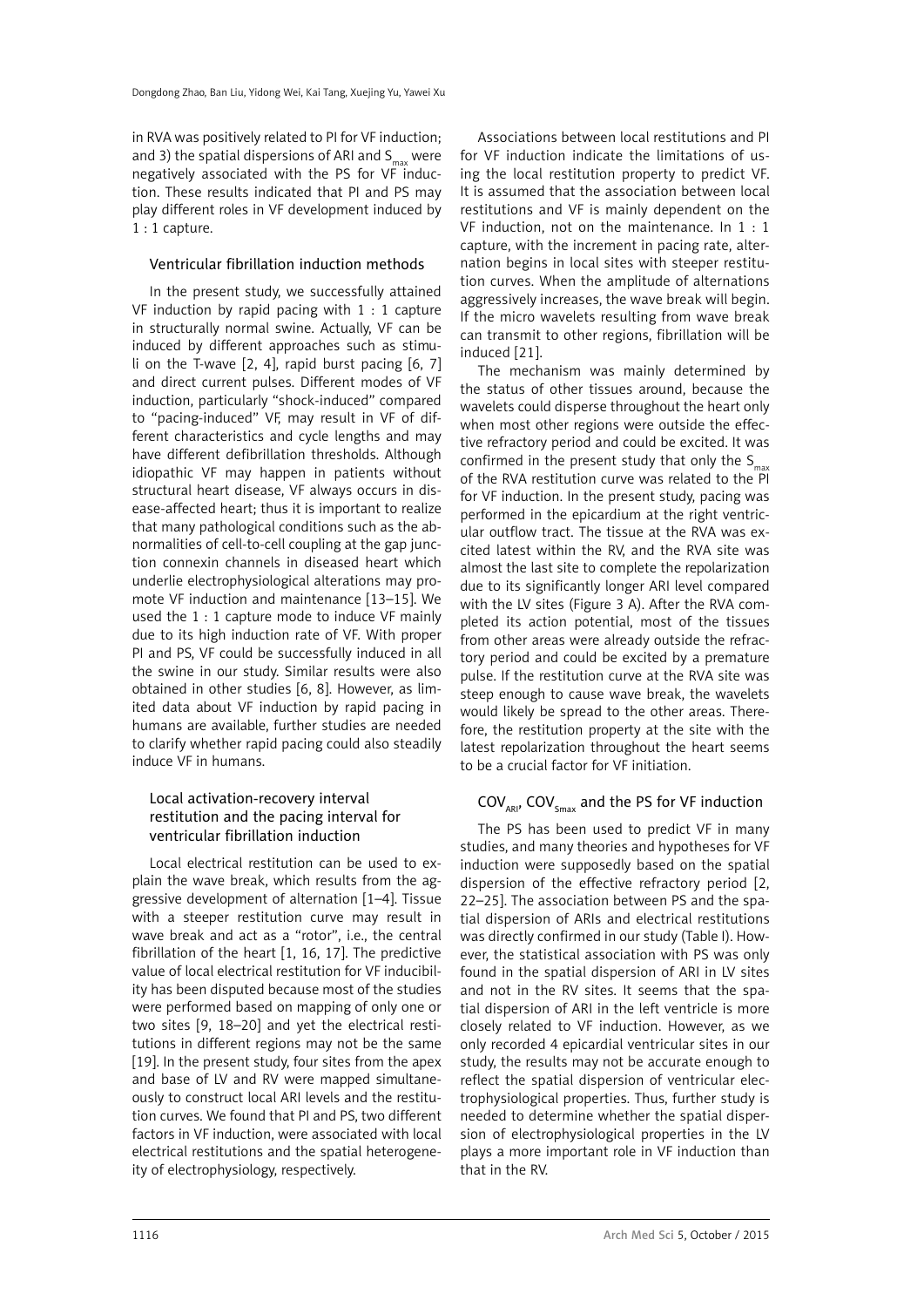No differences of the  $COV_{ARI}$ ,  $COV_{Smax}$  or local  $S_{\text{max}}$  were noted between LV and RV sites. The only difference between LV and RV was their ARI levels. The RV sites have longer ARIs at all PIs, and the difference increased when PIs decreased. A shorter ARI level, in other studies [26, 27], was proved to cause more complicated characteristics during VF, for instance, more "rotors". Rogers *et al.* [26] and Ten Tusscher *et al.* [27] reported that the fibrillating characteristics of the LV were more complicated than those of the RV. In the present study, the difference in ARI, and the associations of  $\text{COV}_{\text{\tiny ARI}}$  and  $\text{COV}_{\text{\tiny Smax}}$  with PS for VF induction, also supported the previous findings. It can be supposed that, with a shorter ARI level, tissues in the LV have more complex fibrillating characteristics. The spatial dispersion factors of LV, COV $_{ARH-V}$ and COV $_{\text{Smax-LV}}$  may have strong predictive value for VF inducibility.

In the present study, we only simultaneously mapped 4 epicardial sites. More sites need to be mapped for evaluating the spatial dispersion of restitution properties. Moreover, as transmural dispersion of repolarization was not determined in our study, its role in VF inducibility and maintenance remains unclear. Simultaneous mapping at different myocardial layers will be needed to explore this issue. Third, we only performed ventricular pacing using different PI with a fixed PS (twice the diastolic threshold) at the right ventricular outflow tract, and no different PS was used with a fixed PI at different sites; therefore it remains unclear whether different PSs could lead to higher COV $_{ARI}$  without VF induction. Fourth, as the major purpose of the present study was to investigate the induction characteristics of VF in normal heart for further understanding of the mechanism of VF, the clinical implications of findings in the present study are limited, because the situation of VF in structurally normal heart of humans is not exactly the same as that in the current study.

In conclusion, ventricular fibrillation can be steadily induced by rapid ventricular pacing with 1 : 1 capture in swine in vivo, in which PI for VF induction was related to the  $S_{\text{max}}$  of the ARI restitution curve of RVA, while PS for VF induction was associated with the spatial dispersions of ARI and its electrical restitution properties.

## Acknowledgments

Dongdong Zhao, Ban Liu – these authors contributed equally to this work.

This work was supported by grant 13ZR1432500 (DZ) from Shanghai Natural Science Foundation.

## Conflict of interest

The authors declare no conflict of interest.

#### References

- 1. Gray RA, Jalife J, Panfilov AV, et al. Mechanisms of cardiac fibrillation. Science 1995; 270: 1222-3.
- 2. Malkin RA, Idriss SF, Walker RG, Ideker RE. Effect of rapid pacing and T-wave scanning on the relation between the defibrillation and upper-limit-of-vulnerability dose-response curves. Circulation 1995; 92: 1291-9.
- 3. Weiss JN, Chen PS, Wu TJ, Siegerman C, Garfinkel A. Ventricular fibrillation: new insights into mechanisms. Ann NY Acad Sci 2004; 1015: 122-32.
- 4. Weiss JN. Ventricular fibrillation: experimental and theoretical developments. Cardiac Electrophysiol Rev 2001; 5: 343-5.
- 5. Omiya T, Shimizu A, Ueyama T, et al. Effects of isoproterenol and propranolol on the inducibility and frequency of ventricular fibrillation in patients with Brugada syndrome. J Cardiol 2012; 60: 47-54.
- 6. Cao JM, Qu Z, Kim YH, et al. Spatiotemporal heterogeneity in the induction of ventricular fibrillation by rapid pacing: importance of cardiac restitution properties. Circ Res 1999; 84: 1318-31.
- 7. Banville I, Chattipakorn N, Gray RA. Restitution dynamics during pacing and arrhythmias in isolated pig hearts. J Cardiovasc Electrophysiol 2004; 15: 455-63.
- 8. Jiang H, Zhao D, Cui B, et al. Electrical restitution determined by epicardial contact mapping and surface electrocardiogram: its role in ventricular fibrillation inducibility in swine. J Electrocardiol 2008; 41: 152-9.
- 9. Morgan JM, Cunningham D, Rowland E. Dispersion of monophasic action potential duration: demonstrable in humans after premature ventricular extrastimulation but not in steady state. J Am Coll Cardiol 1992; 19: 1244-53.
- 10. Yan GX, Lankipalli RS, Burke JF, Musco S, Kowey PR. Ventricular repolarization components on the electrocardiogram: cellular basis and clinical significance. J Am Coll Cardiol 2003; 42: 401-9.
- 11. Yue AM, Franz MR, Roberts PR, Morgan JM. Global endocardial electrical restitution in human right and left ventricles determined by noncontact mapping. J Am Coll Cardiol 2005; 46: 1067-75.
- 12. Haws CW, Lux RL. Correlation between in vivo transmembrane action potential duration and activation-recovery intervals from electrograms. Effects of interventions that alter repolarization time. Circulation 1990; 81: 281-8.
- 13. Fialová M, Dlugosová K, Okruhlicová L, Kristek F, Manoach M, Tribulová N. Adaptation of the heart to hypertension is associated with maladaptive gap junction connexin-43 remodeling. Physiol Res 2008; 57: 7-11.
- 14. Tribulová N, Knezl V, Okruhlicová L, Slezák J. Myocardial gap junctions: targets for novel approaches in the prevention of life-threatening cardiac arrhythmias. Physiol Res 2008; 57: S1-13.
- 15. Tribulova N, Seki S, Radosinska J, et al. Myocardial Ca2+ handling and cell-to-cell coupling, key factors in prevention of sudden cardiac death. Can J Physiol Pharmacol 2009; 87: 1120-9.
- 16. Jalife J. Ventricular fibrillation: mechanisms of initiation and maintenance. Annu Rev Physiol 2000; 62: 25-50.
- 17. Zaitsev AV, Berenfeld O, Mironov SF, Jalife J, Pertsov AM. Distribution of excitation frequencies on the epicardial and endocardial surfaces of fibrillating ventricular wall of the sheep heart. Circ Res 2000; 86: 408-17.
- 18. Franz MR, Swerdlow CD, Liem LB, Schaefer J. Cycle length dependence of human action potential duration in vivo. Effects of single extrastimuli, sudden sustained rate ac-